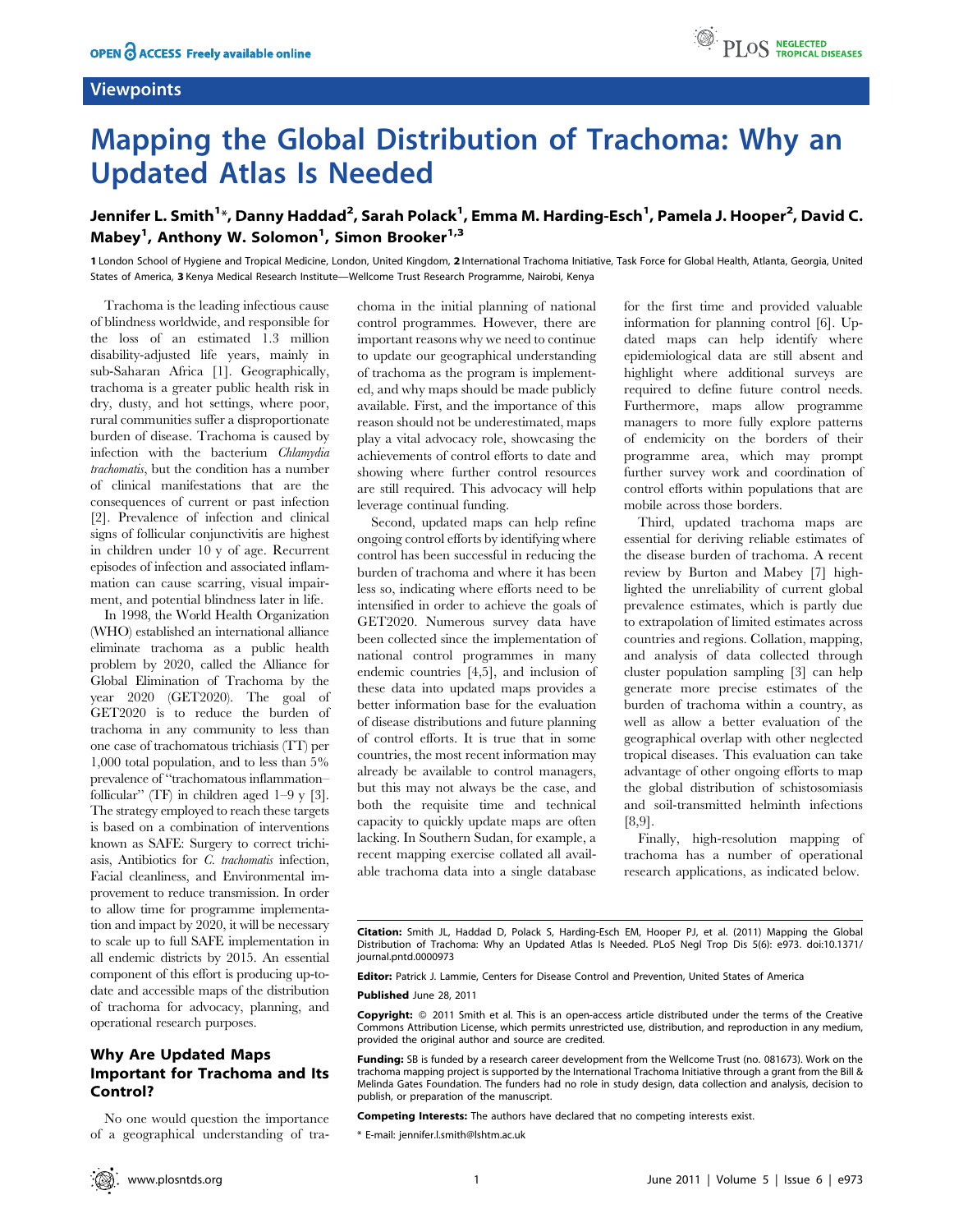#### A Trachoma Mapping Project

In 2005, the International Centre for Eye Health at the London School of Hygiene and Tropical Medicine, in collaboration with the Programme for the Prevention of Blindness and Deafness at the WHO, developed a first global atlas of trachoma using data consolidated at the district level (defined as the normal administrative level for health care management) [10]. A new collaboration between the International Trachoma Initiative and the London School of Hygiene and Tropical Medicine is updating this atlas to reflect the changing burden of trachoma, while also allowing for changing administrative boundaries and providing a flexible approach in calculating district-level estimates of disease burden. The aim of the current mapping project is two-fold: (i) to provide district-level prevalence maps of the current distribution of trachoma for all implementation partners, and (ii) to collate and geolocate disaggregated estimates of trachoma by survey cluster for operational research purposes. Updated district-level maps were made publicly available in early 2011 on an openaccess Web site (http://www.trachomaatlas. org/). We are continuing to collate data and update maps in real time whenever further data are received. Such an open-access information resource complements recent efforts to develop a Global Atlas of Helminth Infection (http://www.thiswormyworld.org/) [8] launched in 2010.

### What Data Should Be Included in the Trachoma Atlas?

The burden of trachoma is usually assessed using one of three survey methodologies: population-based prevalence surveys (PBPSs), acceptance sampling trachoma rapid assessment (ASTRA), or trachoma rapid assessment (TRA). While each survey methodology has its relative benefits and limitations [11], PBPSs remain the gold standard for estimating prevalence at the district level. However, ASTRA and TRA can also contribute to our understanding of the global distribution of trachoma. In particular, TRAs provide information on whether trachoma is present or absent in the most vulnerable populations within a district or community. ASTRA employs an adaptation of lot quality assurance sampling, which can give valid cluster-level prevalence estimates with varying precision and, if nested within an area-sampling framework, may provide finer spatial resolution than other methods [12]. To date, lot quality assurance sampling methodologies have been shown to provide a rapid, valid, and costeffective approach for identifying communities requiring interventions for schistosomiasis and other neglected tropical diseases [13], and are being investigated for use in assessing the burden of trachoma. It will be important to establish to what extent trachoma data collected using these differing surveys methods can be integrated into a single cartographic platform, and this is an important research priority.

Epidemiological data on trachoma are typically based on diagnosis using ocular examination, predominantly using the 1987 WHO simplified grading system. This system was developed for the simple and reliable grading of trachoma clinical signs by non-specialist health personnel, as ophthalmologists are in short supply in the resource-poor settings in which trachoma is found [14]. Laboratory methods, such as polymerase chain reaction (PCR)–based assays, provide information on presence or absence of C. trachomatis infection [14], but currently remain largely confined to research studies because of their high cost. In the future, however, alternative rapid diagnostic tests for trachoma may be available for mapping trachoma.

To assemble the updated global atlas of trachoma available at http://www. trachomaatlas.org/, we used a combination of electronic literature searches, manual searches of private journal collections, and contact with a network of trachoma researchers and programme managers. Identified studies are subject to a strict review process, in which representative prevalence estimates from PBPSs and ASTRA sampling techniques are included in the database. In keeping with relevant control guidelines, the core indicators represented in the atlas are TF in children aged 1–9 y and TT in adults over the age of 14 y. Despite our focus on surveys that use standard methods and indicators recommended by the WHO, TRA surveys can be used to indicate the presence or absence of disease where PBPSs are lacking. Relevant content included in the database is summarised in Box 1. To avoid cluster-level data being used as prevalence estimates for communities, only district-level maps are available on the Web site.

# Why Include Cluster-Level Data in the Atlas?

Trachoma is a focal disease, and reduction in prevalence has been observed to occur unevenly throughout a district [12]. As overall transmission of *C. tracho*matis is reduced, the spatial heterogeneity of infection is likely to increase. Higher resolution mapping of trachoma will therefore help identify and target high-prevalence foci over different stages of control. Fine-scale mapping of trachoma has two important potential research applications. First, it can inform the refinement of mapping strategies, particularly in settings

## Box 1. Database Content

Although preferred clinical indicators are TF in children aged 1–9 years and TT in adults over 14 y, alternative indicators and age groups are recorded based on availability. For each district and cluster, the following data are requested:

- Site name (district or village name) and type of location (district or village)
- Longitude and latitude of community or cluster (if available)
- Region and district in which the survey was done
- Survey methodology and population sampling
- Year of survey
- Active trachoma
	- Clinical indicator (TF, TF/TI<sup>a</sup>, or TI)
	- $O$  Age range
	- $\circ$  Number examined
	- **O** Number graded positive
- **•** Trichiasis
	- $\circ$  Age range
	- $\circ$  Number examined
	- **IDUM** Number graded positive for TT

<sup>a</sup>TI, trachomatous inflammation-intense.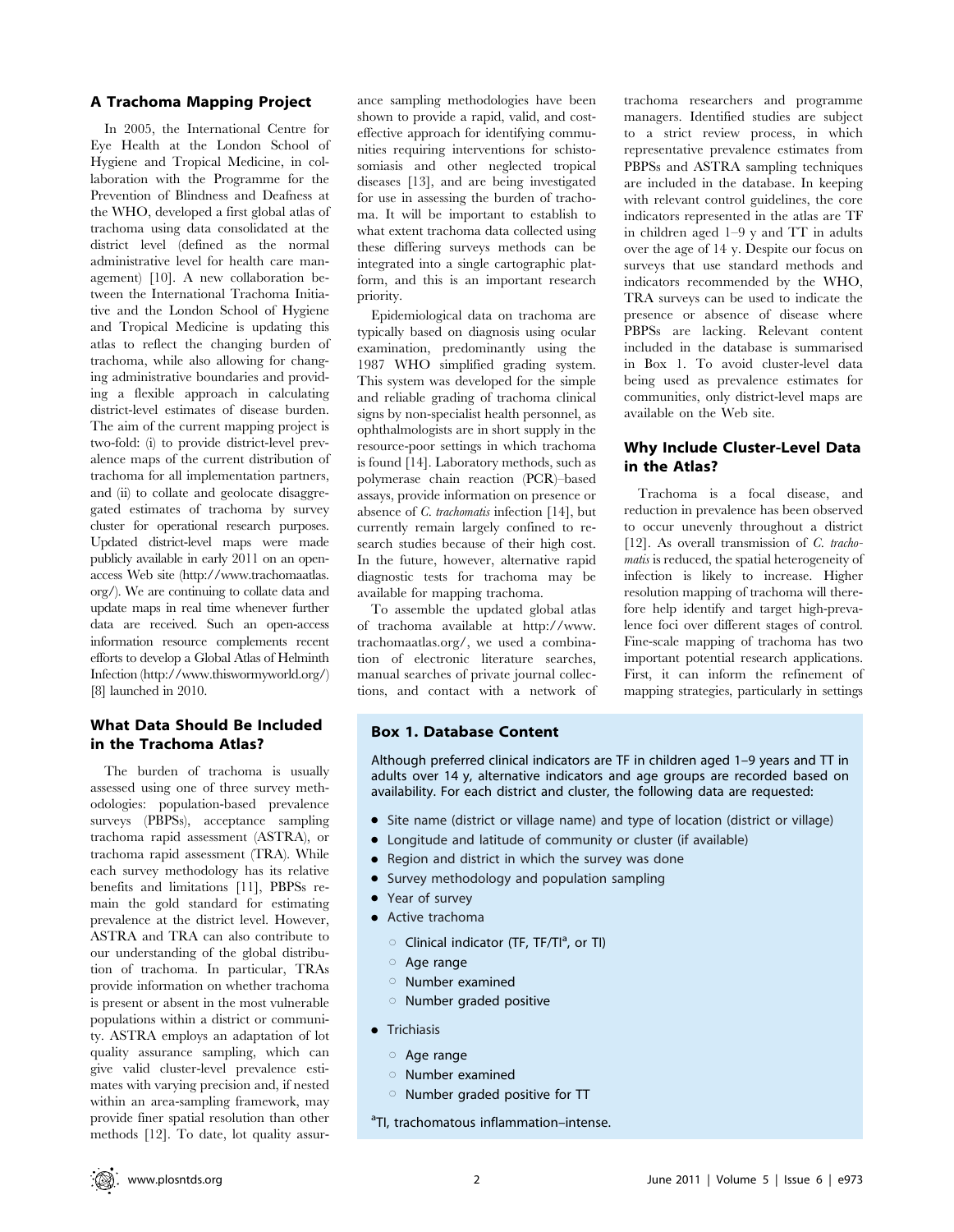where trachoma reaches very low levels. The ability of alternative survey designs to accurately identify remaining disease foci can be investigated using spatial analysis and conditional simulation [15].

Second, it may be possible to generate risk maps of trachoma based on environmental and other spatial covariates. Trachoma has strong and consistent links with poverty, the effects of which may influence observed associations with climatic factors, water availability, latrine access, and standard of hygiene [16]. Other studies have reported the risk of trachoma to vary in relation to altitude, which may influence the density of flies and thus transmission through these vectors [17,18]. Environmental and climatic data are nowadays readily available through satellite data, and integration of such data with estimates of trachoma prevalence may help predict the risk of trachoma in unsampled locations. The potential of spatial analysis of trachoma and risk mapping has recently been demonstrated for Southern Sudan [6].

#### Potential Limitations

An obvious limitation of our updated atlas is the inherent variation in the quality and availability of data between included studies. Older surveys may not capture recent reductions in trachoma due to improvements

in socioeconomic status, water and sanitation, and hygienic behaviours. In addition, although the WHO's simplified grading system has good inter- and intra-observer agreement, other aspects of survey design may limit the precision of reported prevalence estimates, including the number of clusters surveyed and the administrative unit for which the survey was representative. Differences in sampling methodology, the clinical indicator reported, and age groups surveyed will also reduce comparability of data: however, inclusion of this information in the database will allow stratification of data and possible calibration of data to enhance data comparability. Finally, although there has been an increase in available survey data in



Figure 1. Map of Nepal showing district-level prevalence estimates of TF in children aged 1-9 years. In the updated trachoma atlas, district-level maps of each country, such as this one for Nepal, categorise prevalence according to WHO treatment thresholds, and include TRA surveys to indicate the presence or absence of trachoma. The inset shows disaggregated cluster estimates based on the most recent PBPS data. This map might be used to advocate for further support for PBPSs in areas where trachoma has been found by TRA surveys. An exploratory analysis of the spatial structure of trachoma in Nepal using cluster data shows marked heterogeneity within districts, and a clear spatial structure that could be used to generate interpolated maps and prioritize data collection in unsurveyed districts. doi:10.1371/journal.pntd.0000973.g001